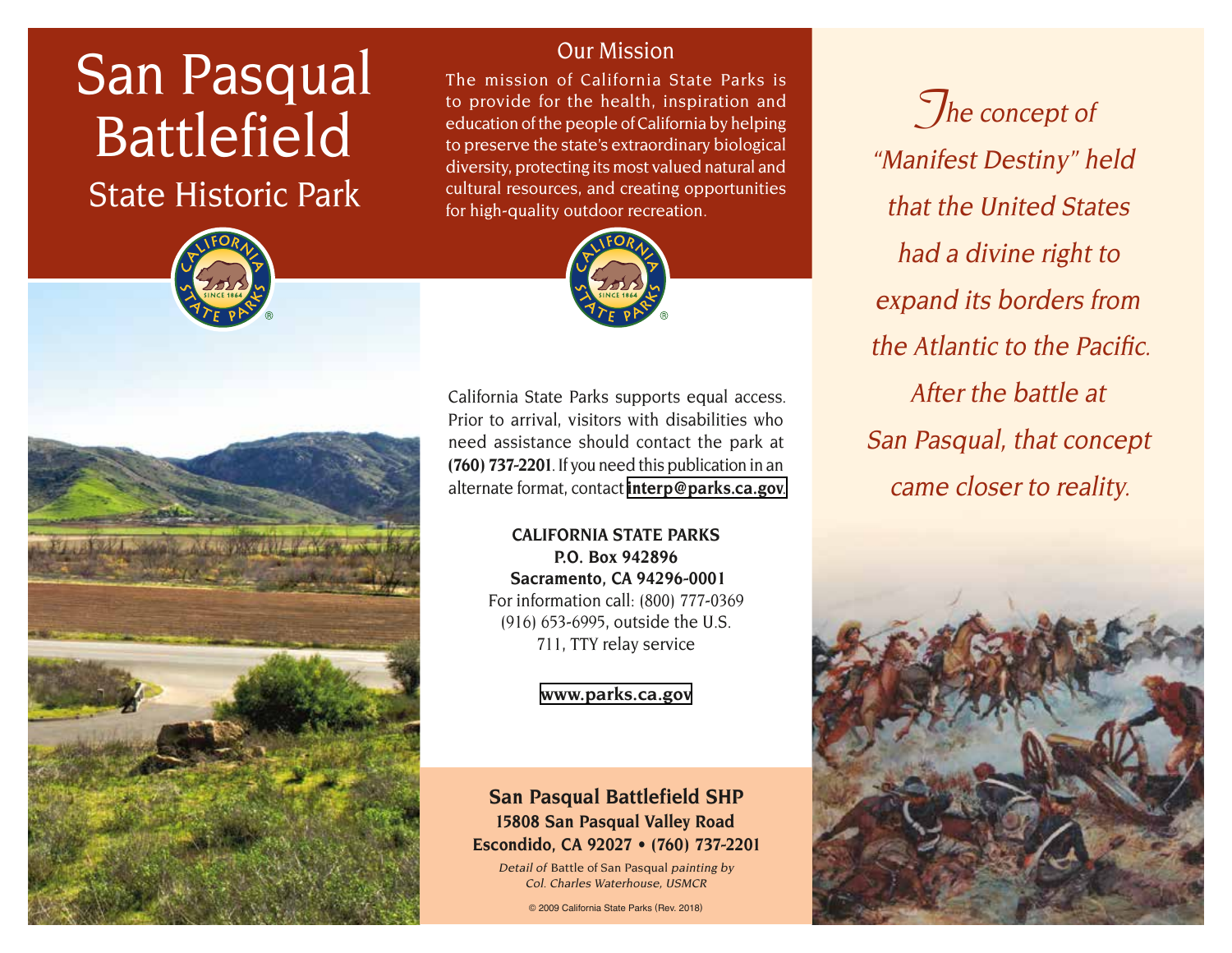# **F** rom high on the slope of a south-facing **hill, San Pasqual Battlefield State Historic Park**

commands a sweeping view of the San Pasqual Valley. The park also overlooks the site of the bloodiest battle fought in California during the U.S.-Mexican War. During this skirmish, American forces sought to take California while Mexican forces sought to keep it. At the end of the battle, both sides would claim victory.

# **THE BATTLE OF SAN PASCUAL**

On December 6, 1846, General Stephen W. Kearny led a contingent of the First Dragoons into battle against a group of Californios (people of Hispanic descent living in California after Mexico's War of Independence) in what is now the San Pasqual Valley. Led by Captain Andrés Pico (brother of Pío Pico, one of Mexican California's last governors), the Californios were resisting American occupation of their homeland.

# **United States vs. Mexico**

When President James K. Polk took office in March 1845, relations between the U.S. and Mexico were already severely strained. Once Texas was made the 28th state of the Union,



Mexico quickly broke off relations with the U.S. and prepared for the prospect of war.

Realizing the potential of Mexican California's coastline for maritime trading, Polk sent an envoy to Mexico with an offer to purchase California. When Mexico refused, President Polk ordered General Zachary Taylor and his troops south to the Rio Grande River, into territory claimed by both sides.

The U.S. claimed that the Rio Grande was Mexico's border with Texas, but Mexico said that the border was the Nueces River, 150 miles farther north. Taylor's men built a small fort across from the city of Matamoros, Tamaulipas. This action brought a detachment of Mexican cavalry across the Rio Grande to attack the U.S. patrol, killing or wounding 16 American soldiers. Citing that Mexico had "invaded our territory and shed American blood," Polk declared war on Mexico.

## **The San Pascual Pueblo**

The native Kumeyaay, known as the Ipai, were the largest indigenous group in today's San Pasqual Valley.

After religious missions were secularized, mission lands were divided into large ranchos. In 1835 the Mexican government



Californios, with homes in Los Angeles and Stained glass images of American soldiers (left) and a Californio (right), on view at visitor center

established the San Pascual ("Pasqual" is used today) Pueblo with 81 native residents. Following the death in 1874 of their highly respected chief, Capitán José Pedro Panto, non-Indians increasingly homesteaded the remaining acreage in the valley. With the formal eviction of native people in 1878, the pueblo ceased to exist, so its residents were resettled elsewhere.

## **Stephen W. Kearny**

In June 1846, Colonel Stephen W. Kearny and his soldiers were ordered by President Polk to take Santa Fe for the U.S. The First Dragoons left Fort Leavenworth (in what is now Kansas) and peacefully seized Santa Fe.

In October, Kearny, now a Brigadier General, led the Dragoons to California. En route to California, he encountered frontier scout Kit Carson in New Mexico. Carson told him that Commodore Robert F. Stockton had raised the American flag over San Diego, and California was now in American hands. Believing the war over, Kearny sent most of his troops back to Santa Fe. Guided by Kit Carson, Kearny continued to San Diego with 120 men.

On December 5, the First Dragoons met Lieutenant Archibald Gillespie and 45 volunteer riflemen, sent to escort Kearny to San Diego. Gillespie told Kearny that Andrés Pico was camped at San Pascual village with a force of insurgents.

# **Andrés Pico**

Captain Andrés Pico led his group of 125 local Californio ranchers and landowners south from Los Angeles, headed to San Diego. The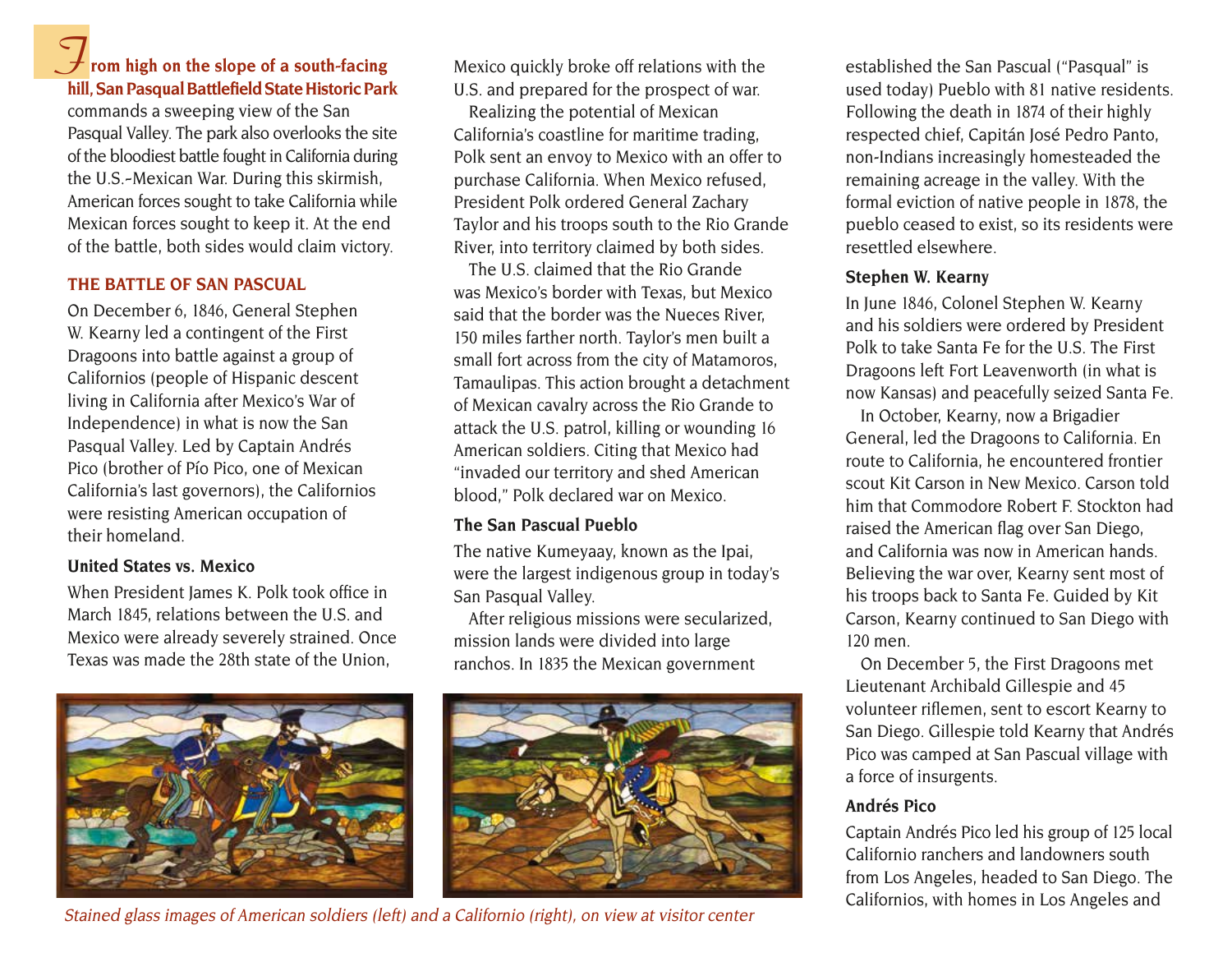San Diego, were intent on defending their land from the Americans. On December 5, during a heavy rainstorm, the Californios took shelter in the San Pascual Pueblo.

#### **Engagement**

Kearny sent Lieutenant Thomas Hammond to scout the valley, and his presence was betrayed by a barking dog in Pico's camp. A sentinel fired at Hammond and his men. Fleeing, they dropped pieces of military equipment marked "U.S. Army."

When Hammond reported that they had been seen, Kearny gathered his men to attack the village. The Dragoons and their mounts, exhausted from their desert trek, were in no condition to fight. The riders' cold hands could barely maintain a grip on their reins. Wet gunpowder made their weapons useless, and the low-lying fog obscured their vision.

Spotting Pico's campfires, Kearny ordered Captain A. R. Johnston to trot into the village. In error, Johnston passed on the order to charge. When Pico's men fired on them, Captain Johnston was the first fatality.

A return charge by the mounted Californios inflicted heavy casualties among the American soldiers. Some Americans, astride mules and unable to discharge their firearms, could only use their inadequate sabers against expert horsemen

armed with long, sharp lances. Twenty-one Americans fell; the Mexican forces lost at least one man and several were wounded.

The Americans spent the rest of the night burying their dead. The next day, as they continued toward San Diego, they were again engaged by the Californios at a place now called Mule Hill. On the morning of December 11, Commodore Stockton's troops, arriving from San Diego, reached Kearny's men and escorted them to San Diego.

On December 29, a combined force of Stockton's and Kearny's men, the California Battalion, and some Californios sympathetic to the American cause set out for Los Angeles. In early January, General José Maria Flores, commander of the Mexican Militia, proposed to the Americans that both sides should try to come to an agreement. Refusing the offer, the Americans continued toward Los Angeles.

On January 10, 1847, the Mexican Militia surrendered to the Americans. On the 13th, Andrés Pico, newly appointed Commanderin-Chief of the Mexican forces in California, signed the Articles of Capitulation, thereby ending the war with Mexico in California.

# **EVENTS AND EXHIBITS**

**Battle Day** — On the first Sunday of December, the historic battle is commemorated with

an annual event featuring entertainment, a military encampment, children's activities, and craft demonstrations.

Living History Days-These are scheduled for the first Sundays of January through June, and in October and November.

**San Diego Archaeological Center—Located** on state park property, the center curates historic artifacts found in the San Diego area.

## **TRAILS**

**Battlefield Monument Trail—This 1.5-mile** round-trip trail is near the visitor center, where it connects with the Nature Trail. **Nature Trail**—This 0.5-mile round-trip trail beginning behind the visitor center connects with the Battlefield Monument Trail.

# ACCESSIBLE FEATURES

The visitor center may require entry assistance. Most exhibits, restrooms, and travel routes are accessible. For updates, visit **[http://access.parks.ca.gov](http://access.parks.ca.gov.)**.

## **NEARBY STATE PARKS**

- Cuyamaca Rancho State Park 13652 Highway 79 Julian (760) 765-3020
- Old Town San Diego State Historic Park San Diego Ave. and Twiggs St. San Diego (619) 220-5422